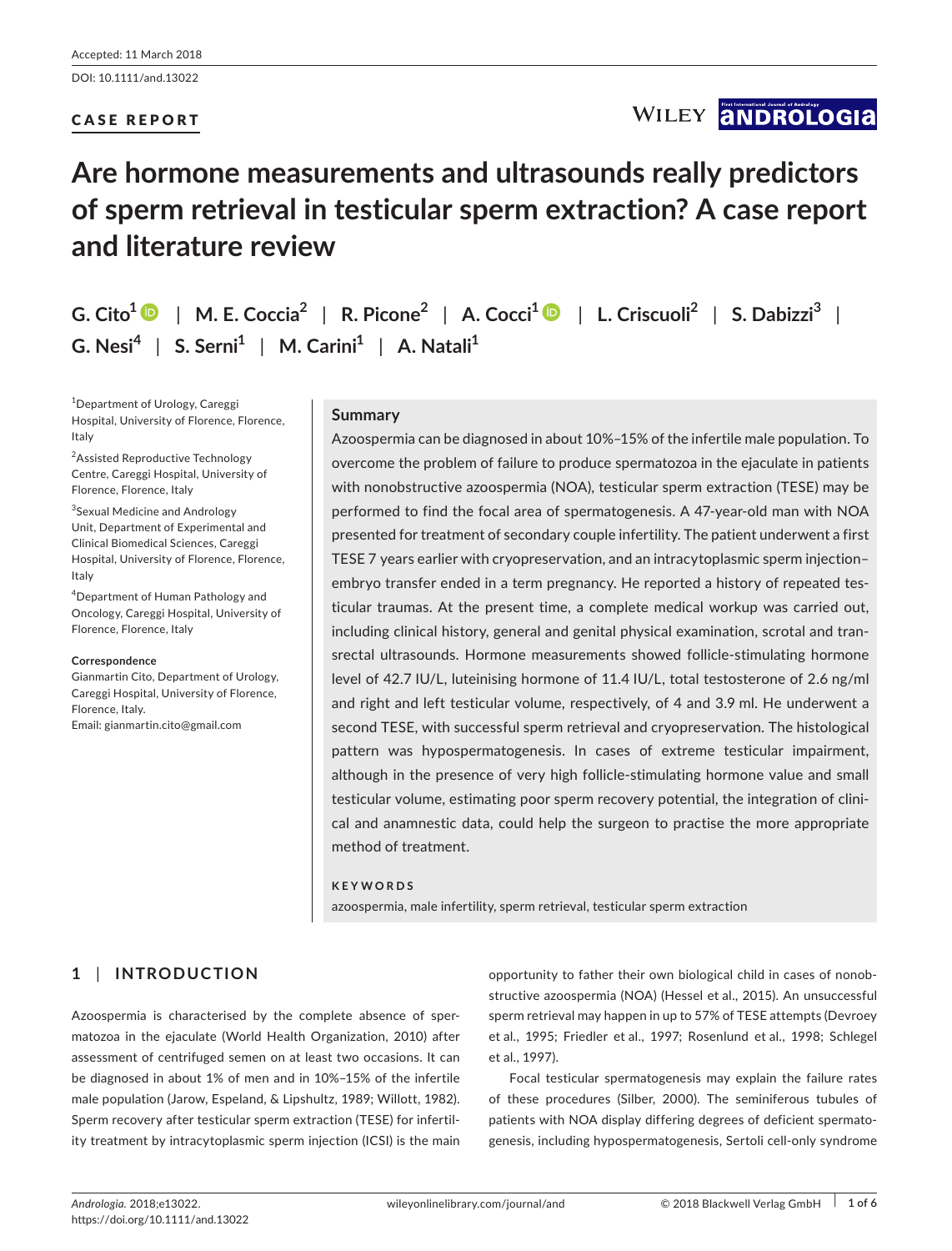**2 of 6 | WILEY |ANDROLOGIA** CITO ET AL.

(SCOS) and maturation arrest (MA) (McLachlan, Rajpert-De Meyts, Hoei-Hansen, de Kretser, & Skakkebaek, 2007; Salehi et al., 2017). Physical examination, detailed medical history, hormonal analysis and genetic studies can help the clinician to determine the type of azoospermia and predict the chance of sperm retrieval (Schlegel, 2004). Particularly, testis histology has been demonstrated to be the most reliable predictive factor of successful sperm retrieval (SSR) in NOA patients, since the late nineties (Tournaye et al., 1997). It has been proposed that the previously obtained testicular histology could help in predicting SSR in a further surgical attempt, in all cases with previous testicular surgery and unsuccessful sperm retrieval (Abdel Raheem et al., 2013; Sokmensuer et al., 2015).

### **2** | **CASE REPORT**

A 47-year-old Caucasian man referred to the Assisted Reproductive Technologies (ARTs) Centre of the University of Florence (Italy), for treatment of secondary couple infertility. The female had 38 years old and presented no ongoing pathology. In the past, 7 years earlier, the patient underwent a TESE procedure with positive sperm recovery and cryopreservation of 10 Cryo Bio System straws. The sperm concentration was 0.1  $\times$  10 $^6$ /ml, and the total sperm motility was 5%. Subsequently, the couple performed a first cycle of ICSI embryo transfer with a pregnancy ended in abortion. A second ICSI cycle was successful and concluded in a term pregnancy of a healthy baby. At the time of first TESE, the man performed semen analysis that detected an absolute azoospermia, also after semen centrifugation. Serum hormone measurements were collected, showing a follicle-stimulating hormone (FSH) value of 24.5 IU/L, with a range 1.5–8.0 IU/L being taken as normal. Serum luteinising hormone (LH) was 8.23 IU/L, total testosterone (TT) was 3.5 ng/ml, considering in order the normal range 1.0–9.0 IU/L and 3.0–10.6 ng/dl respectively. 17 beta-estradiol was <20 pcg/ml, considering a regular reference value less than 51.1 pcg/ml. Prolactin was 23.36 ng/ml (normal range 3–18 ng/ml) (Table 1). Scrotal and tranrectal ultrasounds performed, revealed the absence of abnormalities in the seminal tract, a right testicular volume of 6 ml and a left testicular volume of 5 ml. Genetic studies were negative for alterations, including the chromosome analysis of the karyotype with the examination of microdeletions for chromosome Y and mutation of cystic fibrosis transmembrane conductance regulator (CFTR) genes. The histopathological analysis of a single testicular biopsy taken simultaneously with TESE showed a pattern of hypospermatogenesis.

Therefore, at the present time, the couple presented a history of secondary couple infertility for about 6 years. The couple was sent to us after a complete medical workup, including a woman gynaecological evaluation, confirming the absence of ongoing pathologies and a clinical andrology consultation. Newly, general and genital physical examination, semen analysis and endocrin profile were performed. The semen analysis, on at least two determinations, after sedimentation, confirmed the diagnosis of absolute azoospermia. A clinical history was recorded, including weight and height with TABLE 1 Parameters of the patient at the time of first and second testicular sperm extraction

| Parameter                                     | <b>First TESE</b>  | <b>Second TESE</b> |
|-----------------------------------------------|--------------------|--------------------|
| FSH (IU/L) [normal<br>range]                  | 24.5 [0.9-15]      | $42.7$ [1.5-8.0]   |
| LH (IU/L) [normal range]                      | $8.23$ [2.4-5.9]   | $11.4$ [1.0-9.0]   |
| TT (ng/ml) [normal<br>range]                  | $3.5$ [ $3.0-14$ ] | $2.6$ [3.0-10.6]   |
| Prolactin (ng/ml) [normal<br>range]           | 23.36 [3.0-30]     | 17.4 [3.0-18]      |
| 17 beta-estradiol (pcg/<br>ml) [normal range] | $< 20$ [5.0-56]    | $27$ [5-51.1]      |
| TV left (ml)                                  | 5                  | 3.9                |
| TV right (ml)                                 | 6                  | $\overline{4}$     |
| Bio system straws<br>cryopreserved            | 10                 | 14                 |
| Sperm concentration<br>$(x10^6$ /ml)          | 0.1                | 0.01               |
| Sperm motility (%)                            | 5                  | 1                  |

FSH, follicle-stimulating hormone; LH, luteinising hormone; TT, total testosterone; TV, testicular volume; TESE, testicular sperm extraction.

body mass index (BMI) count of 24.7. The patient had a normal sexual development and a physiologic descended of both testes in the scrotum. He did not suffer from medical diseases, such as diabetes or cardiovascular disease. There was no prevalence of smoking and drinking, history of mumps orchitis, varicocele, previous chemotherapy or radiotherapy, hormonal therapy or exposure to gonadotoxins. The patient reported a history of repeated testicular traumas during the past years, since childhood. On physical examination, testicular volume measurement was evaluated with the Prader orchidometer scale, showing a right testicular volume of 4 ml and left testicular volume of 3 ml. Scrotal and transrectal ultrasounds (US) were performed to evaluate the current testicular volume bilaterally. It was detected a small right-sided testis, measuring 27 × 15 × 17.7 mm (volume of 4 ml) with inhomogeneous echogenicity and a 10 mm epididymal head with an inhomogeneous hypoechoic echotexture (Figure 1), while left-sided testis measured  $32 \times 13 \times 17.7$  mm (volume of 3.9 ml) (Figure 2). How showed in Table 1, FSH value was much higher than previously (42.7 IU/L). LH was 11.4 IU/L, TT was 2.6 ng/dl, 17 beta-estradiol concentration was 27 pcg/ml, and prolactin was 17.4 ng/ml.

He was diagnosed with NOA and nevertheless repeated conversations with the patient about the poor sperm recovery potential, we decided to undergo a conventional bilateral TESE procedure. The surgical procedure has been performed under a spinal anaesthesia. An informed consent was obtained from the patient. A 2.5-cm median raphe scrotal incision was made in the scrotum, tunica vaginalis opened, and both the testicles delivered through the incision. The left testicle showed the scarring of the previous TESE and a condition of widespread vaginalitis (Figure 3). One single large transversal incision was made on an avascular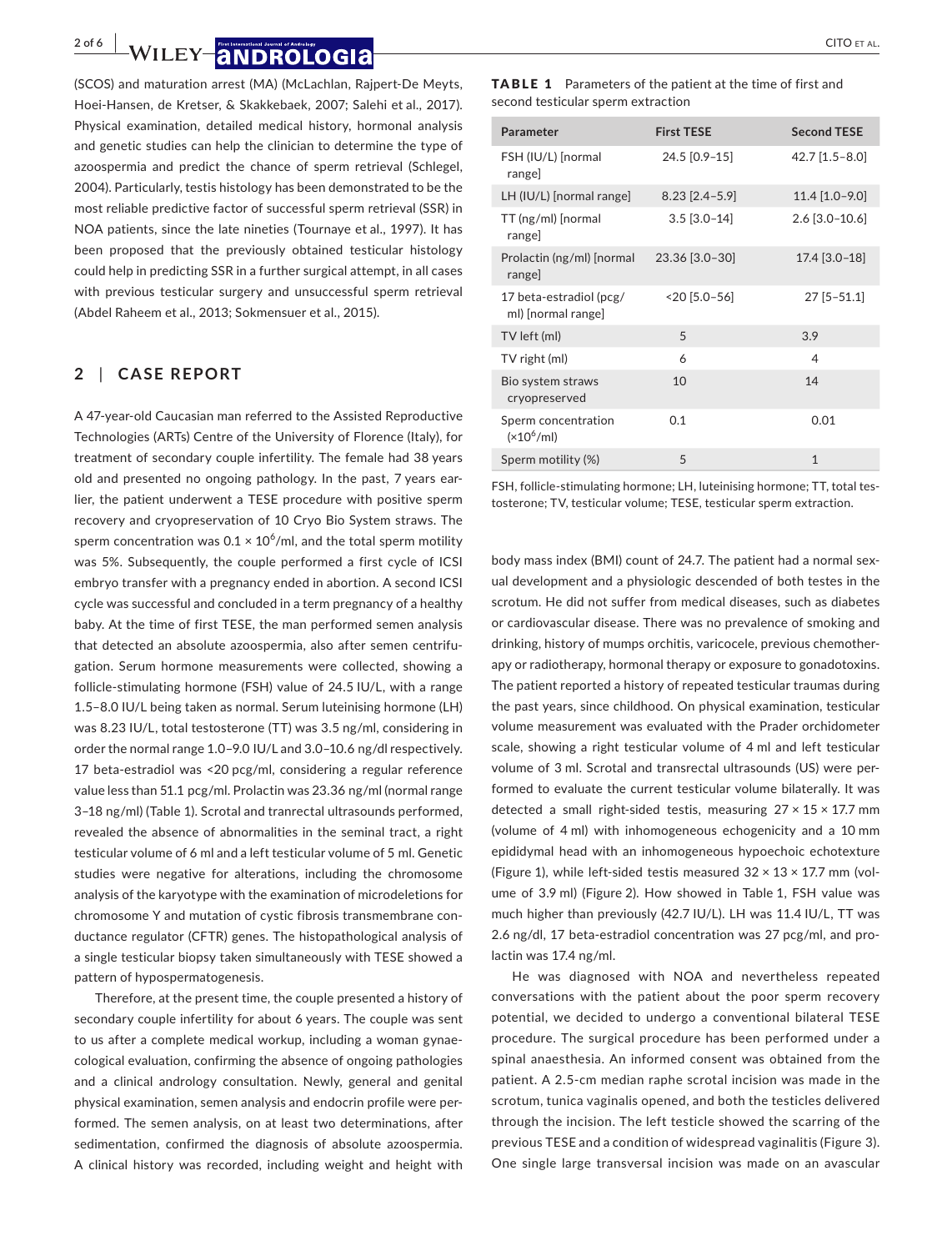# **|** CITO et al. **3 of 6**



FIGURE 1 Scrotal ultrasound image of right testis revealing an inhomogeneous echogenicity



FIGURE 2 Scrotal ultrasound image of left testis

area of the tunica albuginea, at the equatorial portion of each testis, performing a hinged opening and widely exposing the testicular parenchyma. Surgical loupes with a magnification power of 6× were used during the surgical procedure. Seminiferous tubules were sharply excised from areas with enlarged tubules of each testis, which were more likely to contain germ cells. A randomly taken sample of testicular parenchyma was fixed in 4% Formaldehyde solution and sent for histological findings. The fragments were washed in human flushing solution with heparin to remove the blood and were immediately transferred to the embryologist for the microscopic examination. The incisions of tunica albuginea were repaired using a continuous suture with Vicryl 5-0 polypropylene (Figure 4). Tunica vaginalis was close with a running Vicryl 4-0 absorbable monofilament after instillation into the vaginalis cavity of 80 mg gentamicin/100 ml to prevent pain and tunica vaginalis adhesions. Patients were closely observed and were discharged from the hospital after few hours. Each testicular tissue fragment was placed in sterile Petri dishes with 2.5 ml of flushing buffered medium and stretched by sterile slides under a stereomicroscopy and repeatedly sucked through a 20-G safety venous catheter to squeeze tubules. Subsequently, the suspension was directly observed under inverted microscopy at 200× to



FIGURE 3 Image of surgical procedure showing the scarring of previous testicular sperm extraction



FIGURE 4 Reparation of tunica albuginea using a continuous suture 5/0 Vicryl

a first evaluation of the presence of spermatozoa. Afterwards, all the suspension was transferred to tubes and, after sedimentation of solid tissue, the supernatant containing free sperm cells were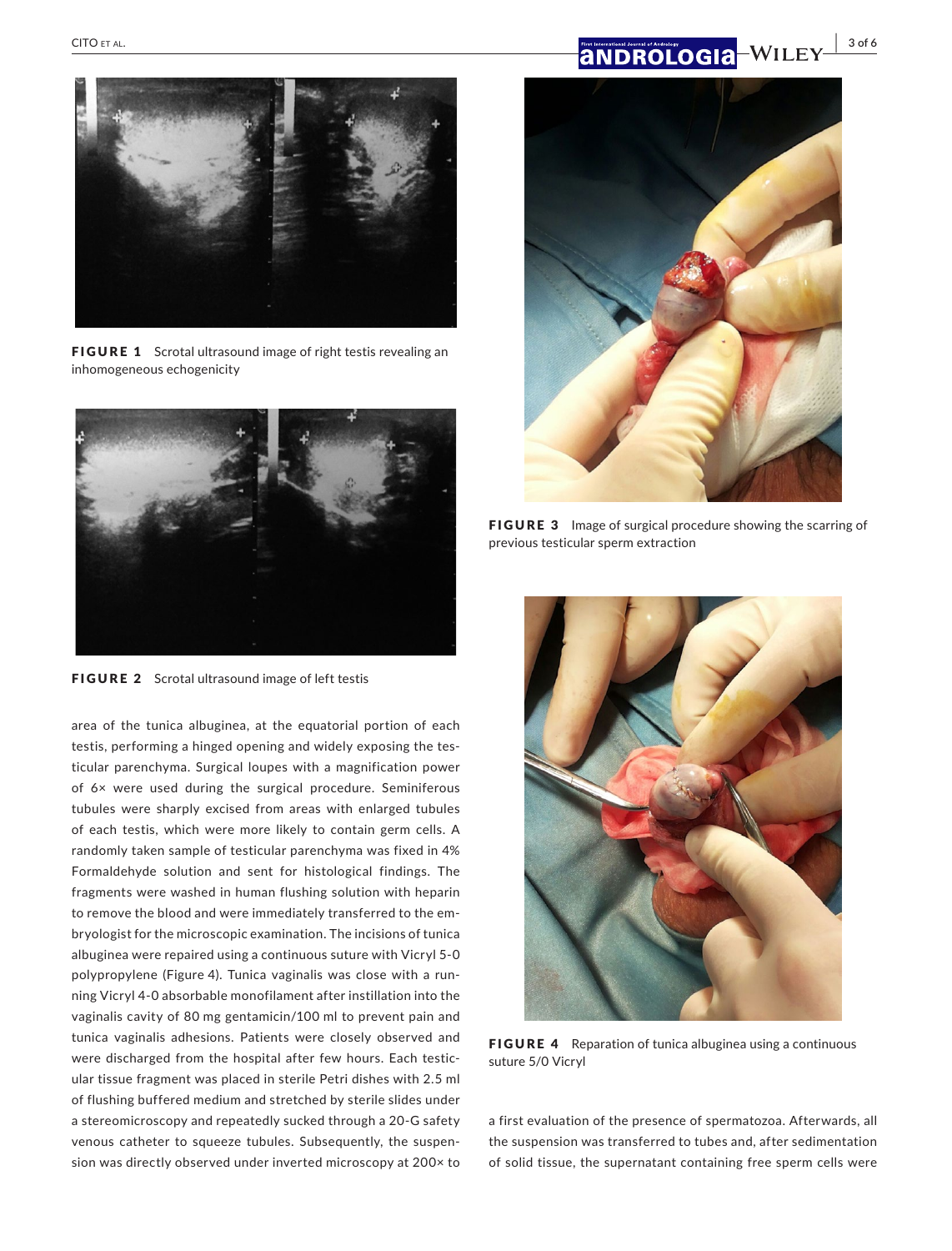**4 of 6 | WILEY |ANDROLOGIA** CITO ET AL.

processed by centrifugation at 1800 rpm for 10 min. The pellet was suspended another time in a flushing medium, and a large representative drop was observed on a Petri dish under inverted microscopy at 200×. The embryological processing showed 1–3 spermatozoa/field (corresponding to an estimated concentration of  $0.01 \times 10^6$  spermatozoa/ml). Consequently, sperm retrieval was considered to be successful for cryopreservation and a subsequent use. Thus, a total of 14 Cryo Bio System straws were cryopreserved. The sperm concentration was  $0.01 \times 10^6$ /ml, and the total sperm motility was 1%. The female partner underwent a pickup procedure: 10 oocytes were retrieved; eight oocytes were injected by ICSI. From three "two pronuclear" (2PN) fertilised oocytes, the transfer of two embryos was performed. At the fourteenth day after embryo transfer serum beta HCG no increased.

The histopathological examination confirmed a pattern of hypospermatogenesis, with spermatogenesis strongly impaired, characterised by seminiferous tubules atrophy and sclerosis (Figure 5). No evidence of germ cell neoplasia in situ (GCNIS) was found.

# **3** | **DISCUSSION**

We report a rare clinical case of positive sperm retrieval in a man presenting a severe impairment of spermatogenesis and a very poor sperm recovery potential. Our aim was to assess the effective power of some predictive factors of sperm retrieval (SR) in NOA patients with an extreme bilateral testicular impairment.

In front of a man with a severe degree of NOA, it is fundamental to evaluate all clinical parameters that may predict the chance of SR, in order to have a more appropriate counselling of the azoospermic patient. In fact, the evaluation of genetic factors, hormones, ultrasounds and histopathological status of patients could guide the surgeons in the correct management.

Salehi et al. supported that high levels of FSH and small testicular volume were significantly associated with lower chances of SR, while age, testosterone and prolactin serum levels not. In fact, the



FIGURE 5 Histological evaluation of testicular biopsy revealing a pattern of hypospermatogenesis

levels of FSH were significantly higher in the SCOS and MA groups (respectively, in mean 22.59 and 18.27 IU/L) when compared to the hypospermatogenesis group (9.73 IU/L) (Salehi et al., 2017). Also Aydin, Sofikerim, Yucel, Karadag, and Tokat (2015) demonstrated a significantly higher level of FSH and LH in patients with SCOS.

Caroppo et al. affirmed that patients with SSR had significantly lower serum FSH level (in mean 16.1 IU/L) and higher testicular volume (8.7 ml) compared with sperm retrieval failure, in which FSH value had an average of 22.4 IU/L and a testis volume had a mean of 7.2 ml (Caroppo et al., 2017).

On the other hand, several studies evaluating large cohorts of patients showed that serum FSH concentration and testicular volume are not predictive of SSR when calculated as the unique independent predictive factor (Bryson et al., 2014; Ramasamy et al., 2009, 2013). Indeed, a linear correlation between FSH serum level and spermatogenesis not always can be expected in all patients, because FSH secretion and release are controlled by too many endocrine and paracrine factors that ultimately contribute to its serum levels. In addition, the polymorphisms in FSHB genotype and FSHR genotype can contribute to higher than expected FSH levels in some patients (Tuttelmann et al., 2012). This data could explain the poor relationship between FSH level and sperm retrieval of our patient.

However, only few cases are reported in the literature (Ballescá et al., 2000; Brugo-Olmedo et al., 2001; Guler et al., 2016; Nagata et al., 2005) in which there was a positive sperm recovery in the presence of very high FSH values (Table 2).

Moreover, how explained by Ramasamy et al., in some cases, testicular volume had a poor predictive role, due to the presence of focal area of intact spermatogenesis that could be found even in patients with a severe testicular atrophy (Berookhim, Palermo, Zaninovic, Rosenwaks, & Schlegel, 2014; Ramasamy et al., 2009).

Our patient reported FSH values well above the normal range, which is due to a severe insufficiency of spermatogenesis, according to the markedly reduced testicular volume. Therefore, we considered the chance of sperm recovery as drastically reduced to the minimum, so to recommend at first a heterologous fertilisation, but the patient was particularly motivated to father an own biological child. As widely demonstrated in previous studies (Caroppo et al., 2017; Seo & Ko, 2001; Weedin, Bennett, Fenig, Lamb, & Lipshultz, 2011; Yang et al., 2008), the histopathological patterns could be considered as

| <b>TABLE 2</b> Maximum follicle-stimulating hormone level in which |
|--------------------------------------------------------------------|
| there was successful sperm retrieval                               |

| <b>Studies</b>             | Serum FSH<br>concentration<br>(IU/L) |
|----------------------------|--------------------------------------|
| Caroppo et al. (2017)      | 58                                   |
| Guler et al. (2016)        | 21.4                                 |
| Nagata et al. (2005)       | 45.1                                 |
| Brugo-Olmedo et al. (2001) | 46.3                                 |
| Ballescá et al. (2000)     | 18.3                                 |

FSH, follicle-stimulating hormone.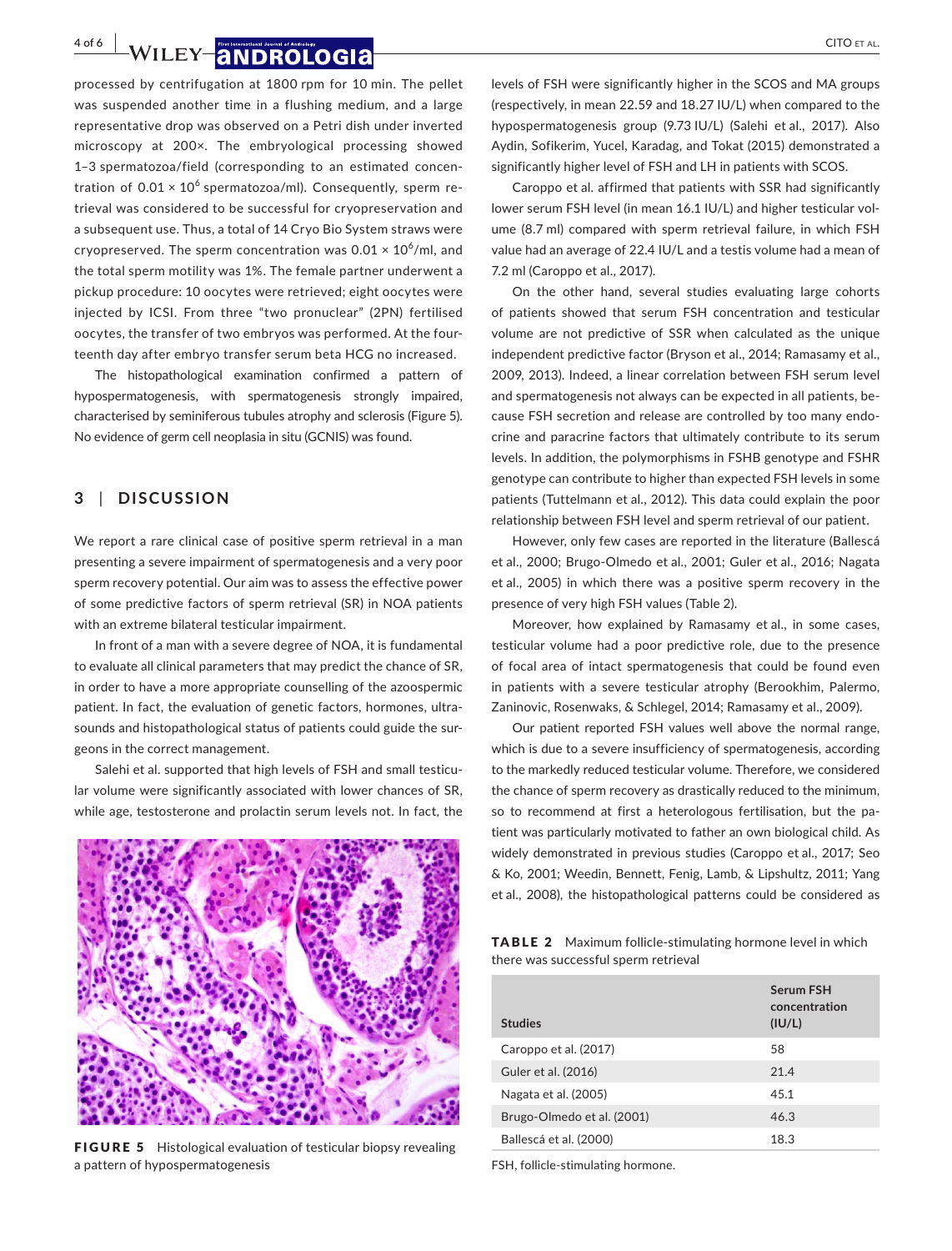a predictive factor of SR. Accordingly, the possibility of SR is higher in patients with hypospermatogenesis compared with patients with MA and SCOS. Salehi et al. have shown an overall mean rate of SR of 48.8% in patients with NOA, with rates of unsuccessful sperm retrieval significantly higher in the MA and SCOS groups rather than in the hypospermatogenesis group. In accordance with the findings of a recent study conducted by Saccà et al. (2016), when histology result differed from hypospermatogenesis, the likelihood of SSR decreased.

However, the application of testicular histology as a predictive factor has limitations in clinical practice, because these criteria can only be applied to those patients with previous testicular surgery, considering the invasiveness of a diagnostic testicular biopsy.

We performed a conventional TESE and not a micro-TESE, according to the results of some systematic reviews, that suggested similar sperm retrieval rates between the two techniques in patients with hypospermatogenesis and better rates of SR only in men with SCOS or MA (Deruyver, Vanderschueren, & Van der Aa, 2014; Donoso, Tournaye, & Devroey, 2007).

# **4** | **CONCLUSIONS**

There are predictive factors of SR, before performing TESE, that allow an estimate of sperm recovery possibilities, including histological findings, FSH value and testicular volume. However, when exists an extreme testicular impairment and consequently a damage of spermatogenesis, the integration of clinical and anamnestic data, as in our case a previous TESE with a term pregnancy and the histological pattern of hypospermatogenesis, can help the surgeon to practise the more appropriate method of treatment.

#### **ACKNOWLEDGEMENT**

None.

#### **ORCID**

*G. Cito* <http://orcid.org/0000-0001-7526-4025> *A. Cocci* <http://orcid.org/0000-0003-0138-6294>

#### **REFERENCES**

- Abdel Raheem, A., Garaffa, G., Rushwan, N., De Luca, F., Zacharakis, E., Abdel Raheem, T., … Ralph, D. (2013). Testicular histopathology as predictor of positive sperm retrieval in men with nonobstructive azoospermia. *BJU International*, *111*, 492–499. [https://](https://doi.org/10.1111/j.1464-410X.2012.11203.x) [doi.org/10.1111/j.1464-410X.2012.11203.x](https://doi.org/10.1111/j.1464-410X.2012.11203.x)
- Aydin, T., Sofikerim, M., Yucel, B., Karadag, M., & Tokat, F. (2015). Effects of testicular histopathology on sperm retrieval rates and ICSI results in non-obstructive azoospermia. *Journal of Obstetrics and Gynaecology*, *35*, 829–831. [https://doi.org/10.3109/01443615.2015](https://doi.org/10.3109/01443615.2015.1009879) [.1009879](https://doi.org/10.3109/01443615.2015.1009879)
- Ballescá, J. L., Balasch, J., Calafell, J. M., Alvarez, R., Fábregues, F., de Osaba, M. J., … Vanrell, J. A. (2000). Serum inhibin B determination is predictive of successful testicular sperm extraction in men with

non-obstructive azoospermia. *Human Reproduction*, *15*, 1734–1738. <https://doi.org/10.1093/humrep/15.8.1734>

- Berookhim, B. M., Palermo, G. D., Zaninovic, N., Rosenwaks, Z., & Schlegel, P. N. (2014). Microdissection testicular sperm extraction in men with Sertoli cell–only testicular histology. *Fertility and Sterility*, *102*, 1282–1286.<https://doi.org/10.1016/j.fertnstert.2014.08.007>
- Brugo-Olmedo, S., De Vincentiis, S., Calamera, J. C., Urrutia, F., Nodar, F., & Acosta, A. A. (2001). Serum inhibin B may be a reliable marker of the presence of testicular spermatozoa in patients with nonobstructive azoospermia. *Fertility and Sterility*, *76*, 1124–1129. [https://](https://doi.org/10.1016/S0015-0282(01)02866-7) [doi.org/10.1016/S0015-0282\(01\)02866-7](https://doi.org/10.1016/S0015-0282(01)02866-7)
- Bryson, C. F., Ramasamy, R., Sheehan, M., Palermo, G. D., Rosenwaks, Z., & Schlegel, P. N. (2014). Severe testicular atrophy does not affect the success of microdissection testicular sperm extraction. *The Journal of Urology*, *191*, 175–178.<https://doi.org/10.1016/j.juro.2013.07.065>
- Caroppo, E., Colpi, E. M., Gazzano, G., Vaccalluzzo, L., Scroppo, F. I., D'Amato, G., & Colpi, G. M. (2017). Testicular histology may predict the successful sperm retrieval in patients with non-obstructive azoospermia undergoing conventional TESE: A diagnostic accuracy study. *Journal of Assisted Reproduction and Genetics*, *34*, 149–154. <https://doi.org/10.1007/s10815-016-0812-3>
- Deruyver, Y., Vanderschueren, D., & Van der Aa, F. (2014). Outcome of microdissection TESE compared with conventional TESE in nonobstructive azoospermia: A systematic review. *Andrology*, *2*, 20–24. <https://doi.org/10.1111/j.2047-2927.2013.00148.x>
- Devroey, P., Liu, J., Nagy, Z., Goossens, A., Tournaye, H., Camus, M., … Silber, S. (1995). Pregnancies after testicular sperm extraction and intracytoplasmic sperm injection in non-obstructive azoospermia. *Human Reproduction*, *10*, 1457–1460. [https://doi.org/10.1093/](https://doi.org/10.1093/HUMREP/10.6.1457) [HUMREP/10.6.1457](https://doi.org/10.1093/HUMREP/10.6.1457)
- Donoso, P., Tournaye, H., & Devroey, P. (2007). Which is the best sperm retrieval technique for non-obstructive azoospermia? A systematic review. *Human Reproduction Update*, *13*, 539–549. [https://doi.](https://doi.org/10.1093/humupd/dmm029) [org/10.1093/humupd/dmm029](https://doi.org/10.1093/humupd/dmm029)
- Friedler, S., Raziel, A., Strassburger, D., Soffer, Y., Komarovsky, D., & Ron-El, R. (1997). Testicular sperm retrieval by percutaneous fine needle sperm aspiration compared with testicular sperm extraction by open biopsy in men with non-obstructive azoospermia. *Human Reproduction*, *12*, 1488–1493. [https://doi.org/10.1093/](https://doi.org/10.1093/humrep/12.7.1488) [humrep/12.7.1488](https://doi.org/10.1093/humrep/12.7.1488)
- Guler, I., Erdem, M., Erdem, A., Demirdağ, E., Tunc, L., Bozkurt, N., … Oktem, M. (2016). Impact of testicular histopathology as a predictor of sperm retrieval and pregnancy outcome in patients with nonobstructive azoospermia: Correlation with clinical and hormonal factors. *Andrologia*, *48*(7), 765–773.<https://doi.org/10.1111/and.12510>
- Hessel, M., de Vries, M., D'Hauwers, K. W., Fleischer, K., Hulsbergen-van de Kaa, C. A., Braat, D. D., & Ramos, L. (2015). Cytological evaluation of spermatogenesis: A novel and simple diagnostic method to assess spermatogenesis in non-obstructive azoospermia using testicular sperm extraction specimens. *Andrology*, *3*, 481–490. [https://](https://doi.org/10.1111/andr.12023) [doi.org/10.1111/andr.12023](https://doi.org/10.1111/andr.12023)
- Jarow, J. P., Espeland, M. A., & Lipshultz, L. I. (1989). Evaluation of the azoospermic patient. *The Journal of Urology*, *142*, 62–65. [https://doi.](https://doi.org/10.1016/S0022-5347(17)38662-7) [org/10.1016/S0022-5347\(17\)38662-7](https://doi.org/10.1016/S0022-5347(17)38662-7)
- McLachlan, R. I., Rajpert-De Meyts, E., Hoei-Hansen, C. E., de Kretser, D. M., & Skakkebaek, N. E. (2007). Histological evaluation of the human testis – Approaches to optimizing the clinical value of the assessment: Mini review. *Human Reproduction*, *22*, 2–16. [https://doi.](https://doi.org/10.1093/humrep/del279) [org/10.1093/humrep/del279](https://doi.org/10.1093/humrep/del279)
- Nagata, Y., Fujita, K., Banzai, J., Kojima, Y., Kasima, K., Suzuki, M., & Tanaka, K. (2005). Seminal plasma inhibin-B level is a useful predictor of the success of conventional testicular sperm extraction in patients with non-obstructive azoospermia. *Journal of Obstetrics and Gynaecology Research*, *31*, 384–388. [https://doi.](https://doi.org/10.1111/j.1447-0756.2005.00306.x) [org/10.1111/j.1447-0756.2005.00306.x](https://doi.org/10.1111/j.1447-0756.2005.00306.x)